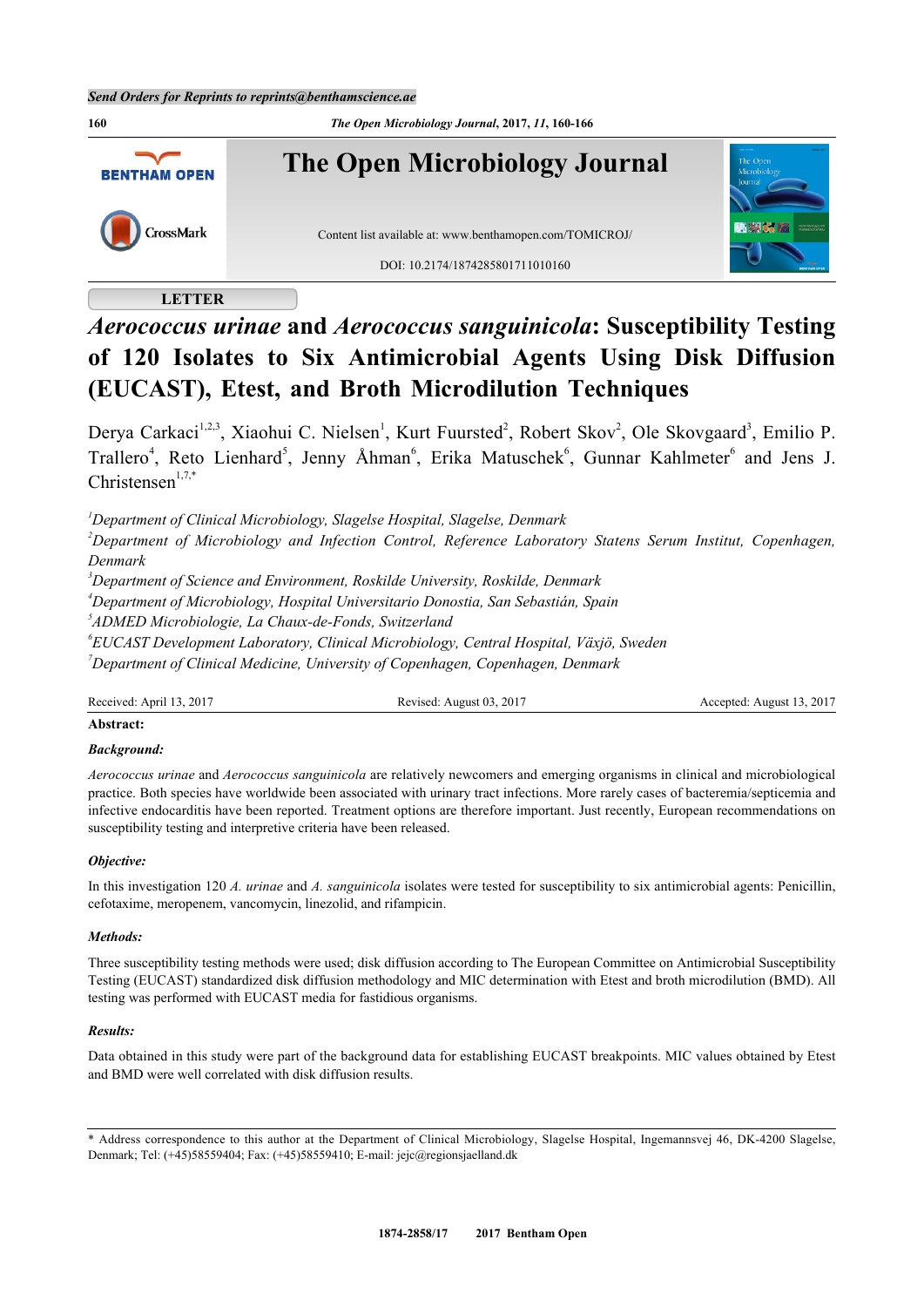#### *Conclusion:*

All isolates were found susceptible to all six antimicrobial agents: penicillin, cefotaxime, meropenem, vancomycin, linezolid, and rifampicin.

**Keywords:** Aerococcus urinae, *Aerococcus sanguinicola*, *Antimicrobial susceptibility testing*, Urinary tract infections, Disk diffusion, Etest, Broth microdilution.

# **1. INTRODUCTION**

During the past one to two decades, the clinical relevance of various catalase-negative, Gram-positive cocci has been increasingly pointed out. Among these, *Aerococcus urinae* and *Aerococcus sanguinicola* are relatively newcomers and emerging organisms in clinical and microbiological practice [[1](#page-5-0) - [3](#page-5-1)]. Both species have worldwide been associated with urinary tract infections especially in elderly predisposed patients. A prevalence of *A. urinae* isolates in up to 4% of urine specimens examined has been reported [\[4](#page-5-2)]. Both species have also been isolated from blood from patients suffering from urogenic bacteremia/septicemia, in few cases with complicating infective endocarditis. Isolates of both species have furthermore casuistically been isolated from other foci too [\[1](#page-5-0)].

Isolates from both species are characterized by *Staphylococcus*-like morphology in Gram stains with growth characteristics resembling α-hemolytic streptococci on blood containing agar plates, a negative catalase reaction, a consistent antibiogram demonstrating susceptibility to β-lactams, and for *A*. *urinae* resistance to sulfonamides and aminoglycosides [\[5](#page-5-3)]. Recognition of the species may be harmed by their fastidious growth, which not seldom require supplementation with  $CO_2$  for optimal growth [[5\]](#page-5-3). Diagnosing infections caused by both organisms are still missed in many laboratories around the world. However, with the increasing use of MALDI-TOF mass spectrometry for species identification, both species are diagnosed with increasing frequency [\[6](#page-5-4)].

Data on *in vitro* susceptibility of *A. urinae* isolates are accumulating [\[3](#page-5-1), [4](#page-5-2), [7](#page-5-5) - [10\]](#page-5-6). The number of susceptibility reports on *A. sanguinicola* are relatively sparse compared to *A. urinae* [\[7](#page-5-5), [11](#page-5-7) - [14](#page-5-8)]. A lack of standardized susceptibility test methods and interpretive criteria for *Aerococcus* spp. have been problematic for clinical laboratories and clinicians [\[9](#page-5-9)]. Most publications have used the interpretive criteria for viridans group streptococci when evaluating the susceptibility. In general, both species exhibit susceptibility to penicillin and vancomycin and low level resistance towards aminoglycosides [[10\]](#page-5-6). *A. urinae* is susceptible to nitrofurantoin [[13\]](#page-5-10).

A variety of test methods have been reported, and interpretive criteria for streptococci, staphylococci, and even enterococci have been applied[[9\]](#page-5-9). In order to obtain comparable results it is desirable to develop a standardized methodology and interpretation when performing susceptibility testing on especially these two *Aerococcus* species. In the last revision from August 2016 of the US guideline from the Clinical and Laboratory Standards Institute (CLSI) on "Methods for antimicrobial dilution and disk susceptibility testing of infrequently isolated or fastidious bacteria" (M45) [\[15](#page-6-0)] a table on aerococci has been included.

In this study, 120 aerococcal isolates, *A. urinae* (*n* = 81) and *A. sanguinicola* (*n* = 39), of European origin were tested for susceptibility to six antimicrobial agents using the methodology recommended by The European Committee on Antimicrobial Susceptibility Testing (EUCAST). Data obtained in this study acted as part of the decision background for creating European clinical breakpoints for *A. urinae* and *A. sanguinicola* [[16\]](#page-6-1).

# **2. MATERIALS AND METHODS**

## **2.1. Isolates**

Eighty-one isolates of *A. urinae* and 39 isolates of *A. sanguinicola* of European origin were examined. Of the 81 isolates of *A. urinae*, 58 were from urine, 22 from blood, and one foot wound isolate; 41 isolates originated from Switzerland, 37 isolates from Denmark and two isolates from Spain. Of the 39 isolates of *A. sanguinicola,* 37 were from urine and 2 from blood; 29 isolates originated from Switzerland, 8 isolates from Denmark and one isolate from Spain. Two type strains were also included: *A. urinae* CCUG 36881*<sup>T</sup>* and *A. sanguinicola* CCUG 43001*<sup>T</sup>* . All isolates were species identified using MALDI-TOF mass spectrometry (Bruker Daltonics, Germany).

#### **2.2. Susceptibility Testing**

Three antimicrobial susceptibility testing methods were used; disk diffusion according to EUCAST standardized disk diffusion methodology for fastidious organisms [[17\]](#page-6-2) and MIC determination using Etest (bioMérieux, France) and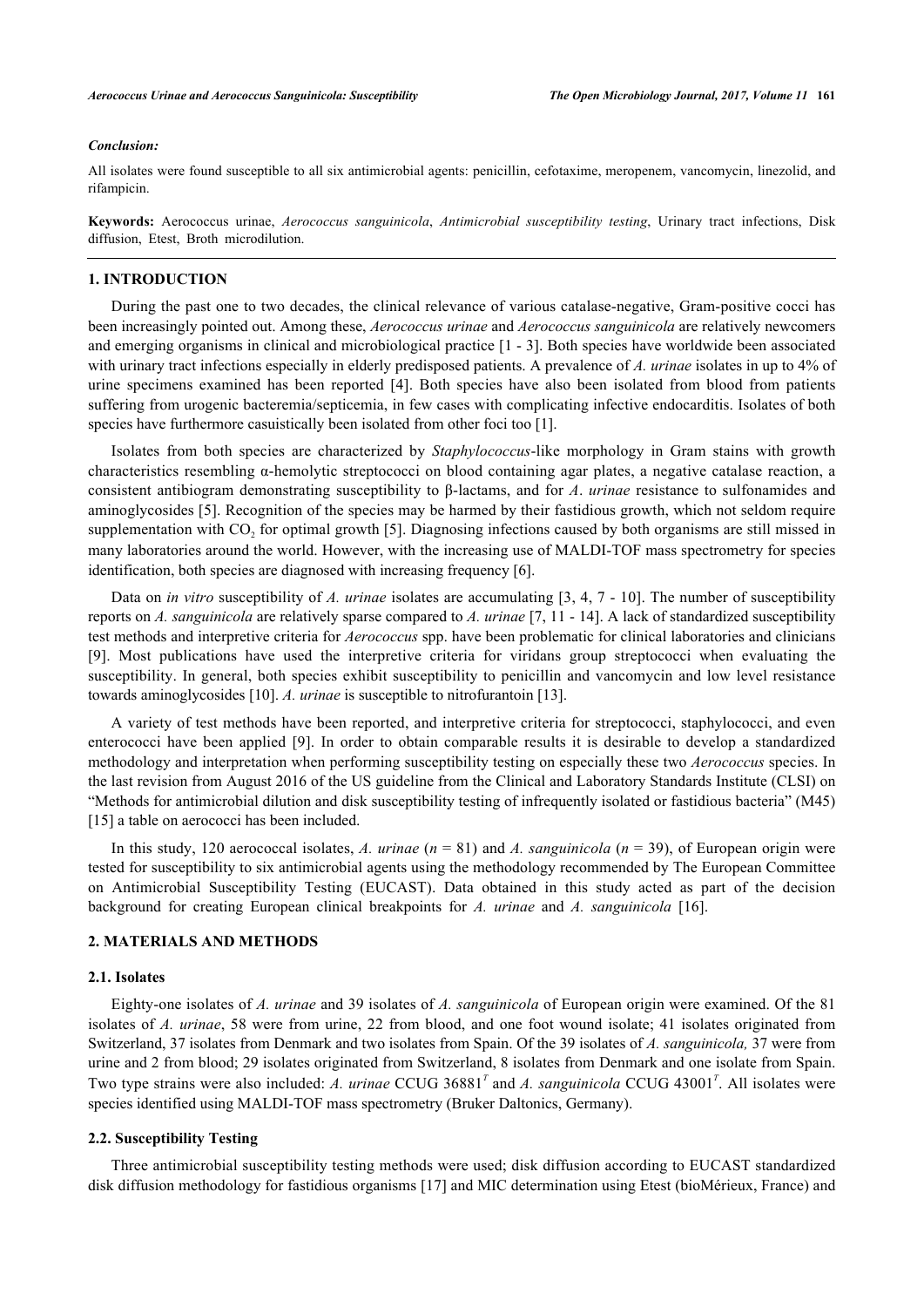broth microdilution (BMD) according to ISO standard 20776-1 [\[18](#page-6-3)] using Thermo Scientific Sensititre panels (East Grinstead, UK). The following six antimicrobial agents were tested: Benzylpenicillin, cefotaxime, meropenem, vancomycin, linezolid, and rifampicin. Rifampicin was not included in the BMD panel, therefore only tested with disk diffusion and Etest. The following disks (Oxoid, UK) was used: Benzylpenicillin 1 unit, cefotaxime 5 µg, meropenem 10 µg, vancomycin 5 µg, linezolid 10 µg, and rifampicin 5 µg. The following Etest strips were used: Benzylpenicillin 0.002-32 mg/L, cefotaxime 0.016-256 mg/L, meropenem 0.002-32 mg/L, vancomycin 0.016-256 mg/L, linezolid 0.016-256 mg/L, and rifampicin 0.002-32 mg/L. BMD (Sensititre): Benzylpenicillin 0.03-4 mg/L, cefotaxime 0.12-4 mg/L, meropenem 0.25-2 mg/L, vancomycin 0.5-1 mg/L, and linezolid 0.25-4 mg/L.

For disk diffusion and Etest, preparation of inocula, inoculation and incubation of plates were performed according to EUCAST disk diffusion methodology using a McFarland 0.5 inoculum on Mueller-Hinton (MH) agar plates with 5% defibrinated horse blood and 20 mg/L  $\beta$ -NAD (MH-F plates) and incubation at 35 °C in 5% CO<sub>2</sub> for 16-20 hours. If poor growth was observed after 16-20 h incubation, isolates were re-incubated and inhibition zones and MICs read after a total of 40-44 h incubation. Zone edges were read as the point showing no growth viewed with the naked eye from the front of the plate with the lid removed and with reflected light. BMD (Sensititre) was performed using a 5 x  $10^5$ CFU/mL inoculum prepared in MH-F broth [[19\]](#page-6-4) added to Sensititre STP6F BMD plates and sealed before incubation at 35 °C in ambient air for 16-20 h before reading. As for disk diffusion and Etest, the BMD plates were re-incubated and read after a total of 40-44 h if growth was poor after 16-20 h incubation.

Simultaneous with the clinical isolates, the QC strain *Streptococcus pneumoniae* ATCC 49619 was tested for susceptibility to the six examined antimicrobial agents using the three susceptibility testing methods.

#### **3. RESULTS**

On MH-F agar, confluent lawn of growth was observed after 16-20 h incubation for *A. urinae* and *A. sanguinicola* isolates. By disk diffusion, Etest, and BMD determinations, 14 of the *A. urinae* isolates had weak growth after 16-20 h incubation and needed prolonged incubation (40-44 h).

Antimicrobial susceptibility test results (disk diffusion zone diameters,  $MIC<sub>90</sub>$ , MIC<sub>90</sub>, and MIC ranges) with the three used methods are given in (Tables**1** and**2**), for *A. urinae* and *A. sanguinicola* isolates, respectively. Zone histograms of disk diffusion against corresponding BMD MICs are visualized using different colors for each MIC in the supplementary material. Normal MIC distributions were obtained for both methods (data not shown). Using the EUCAST recommendations, Etest and BMD MIC values were obtained for 76-81 *A. urinae* strains and for 38-39 *A. sanguinicola* strains.

| A. urinae         | Disk diffusion | <b>Etest</b>                                                                                                       |                                                   |    |    |    |    |    |    |          |              |  |                                         | <b>Broth microdilution</b> * |                                               |            |                           |                    |
|-------------------|----------------|--------------------------------------------------------------------------------------------------------------------|---------------------------------------------------|----|----|----|----|----|----|----------|--------------|--|-----------------------------------------|------------------------------|-----------------------------------------------|------------|---------------------------|--------------------|
|                   | (wildtype)     |                                                                                                                    | No. of isolates with MIC $(mg/L)$<br>$MIC$ (mg/L) |    |    |    |    |    |    |          | $MIC$ (mg/L) |  |                                         |                              |                                               |            |                           |                    |
| <b>Antibiotic</b> | mm             | $\leq 0.002 \cdot 0.004 \cdot 0.008 \cdot 0.016 \cdot 0.032 \cdot 0.064 \cdot 0.125 \cdot 0.25 \cdot 0.51 \cdot 1$ |                                                   |    |    |    |    |    |    |          |              |  | $2$ MIC <sub>50</sub> MIC <sub>90</sub> |                              | Range                                         |            | $MICso$ MIC <sub>on</sub> | Range              |
| Benzylpenicillin  | $29-40$        |                                                                                                                    |                                                   | 8  | 31 | 28 | 10 |    |    |          |              |  |                                         |                              | 0.032   0.064   0.008 - 0.125   < 0.03   0.06 |            |                           | $\leq 0.03 - 0.06$ |
| Cefotaxime        | 24-38          |                                                                                                                    |                                                   |    |    |    | 20 | 22 | 18 | 8        | 3            |  | 0.125                                   | 0.5                          | $0.016 - 2$                                   | 0.25       |                           | $\leq 0.125 - 2$   |
| Meropenem         | 35-47          |                                                                                                                    |                                                   |    | 19 | 29 | 21 |    | 3  |          |              |  | $0.032$ 0.064                           |                              | $0.008 - 0.25$                                |            | $≤0.25$ ≤0.25             | $\leq 0.25$        |
| Vancomycin        | 19-25          |                                                                                                                    |                                                   |    |    |    |    |    |    | 36 40 2  |              |  |                                         |                              | $0.125 - 2$                                   | $\leq 0.5$ | $\leq 0.5$                | $\leq 0.5$         |
| Linezolid         | 27-35          |                                                                                                                    |                                                   |    |    |    |    |    |    | 10 35 28 |              |  |                                         |                              | $0.25 - 2$                                    |            |                           | $\leq 0.25 - 2$    |
| Rifampicin        | 34-46          |                                                                                                                    |                                                   | 27 | 26 |    |    |    |    |          |              |  |                                         |                              | 0.008   0.016  <0.002-0.125                   | NR.        | <b>NR</b>                 | <b>NR</b>          |

<span id="page-2-0"></span>**Table 1. MICs and zone diameters for** *A. urinae* **isolates when tested by EUCAST standardized disk diffusion method, Etest, and broth microdilution (Sensititre).**

\* Susceptibility recommendation method: Medium: Mueller-Hinton (MH) plates with 5% defibrinated horse blood and 20 mg/L β-NAD (MH-F). Inoculum: McFarland 0.5. Incubation: 5% CO<sub>2</sub>, 35±1 °C, 18±2h. Isolates with insufficient growth after 16-20 h incubation were re-incubated immediately and inhibition zones and MICs read after a total of 40-44 h incubation. Reading: Read zone edges as the point showing no growth viewed from the front of the plate with the lid removed and with reflected light.

For the wild-type population of *A. urinae* isolates, the range of zone diameters differed among examined antimicrobial agents from 6 mm (vancomycin) to 14 mm (cefotaxime). For *A. sanguinicola*, wild-type populations ranged from 5 mm (vancomycin) to 11 mm (meropenem).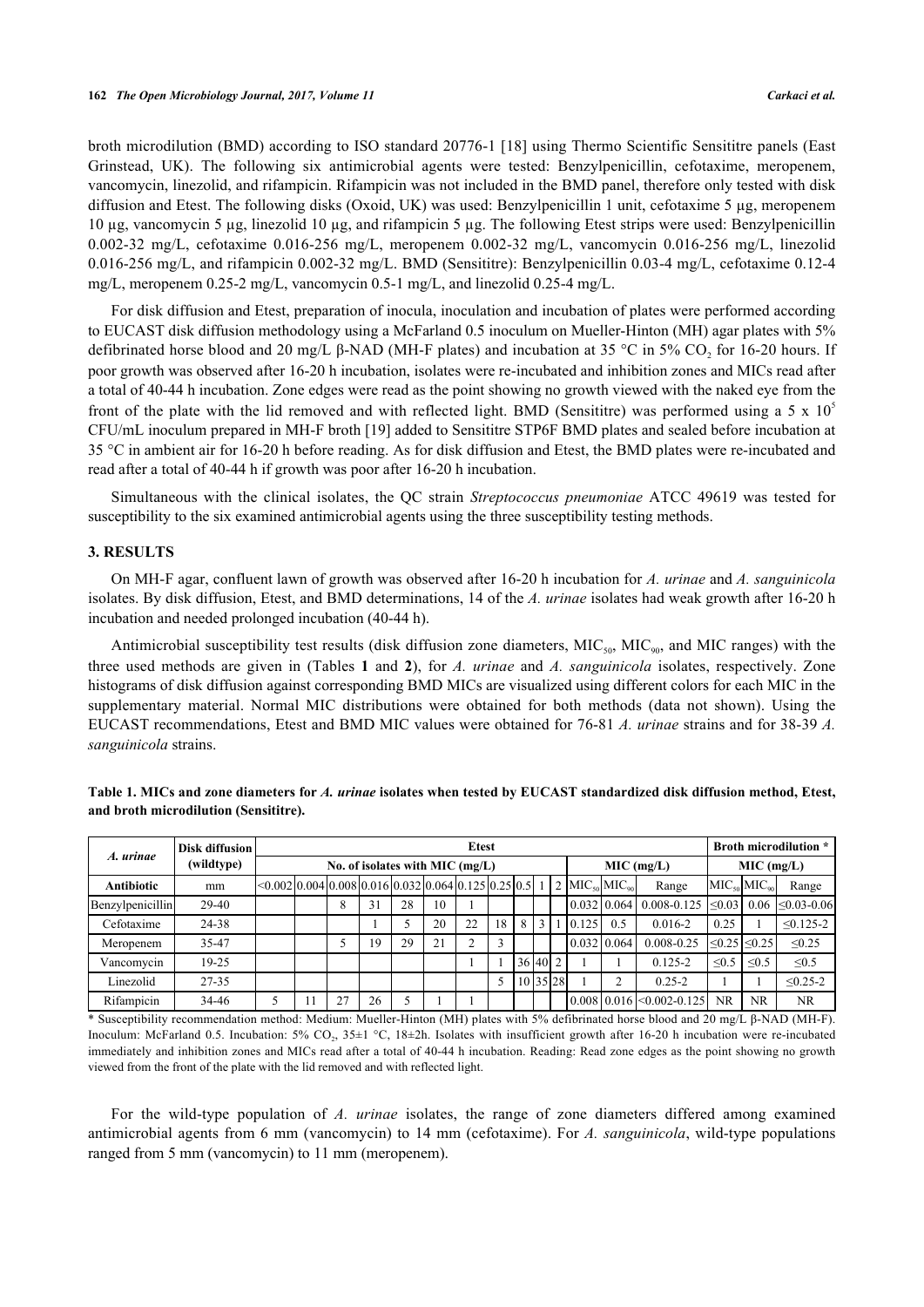| A. sanguinicola         | <b>Disk diffusion</b> | <b>Etest</b>                                                                                                       |                                   |  |   |    |    |  |             |    |                |  |                                         | <b>Broth microdilution</b> * |                                                                                            |                           |            |                    |
|-------------------------|-----------------------|--------------------------------------------------------------------------------------------------------------------|-----------------------------------|--|---|----|----|--|-------------|----|----------------|--|-----------------------------------------|------------------------------|--------------------------------------------------------------------------------------------|---------------------------|------------|--------------------|
|                         | (wildtype)            |                                                                                                                    | No. of isolates with MIC $(mg/L)$ |  |   |    |    |  |             |    |                |  |                                         | $MIC$ (mg/L)                 |                                                                                            | $MIC$ (mg/L)              |            |                    |
| <b>Antibiotic</b>       | mm                    | $\leq 0.002 \cdot 0.004 \cdot 0.008 \cdot 0.016 \cdot 0.032 \cdot 0.064 \cdot 0.125 \cdot 0.25 \cdot 0.51 \cdot 1$ |                                   |  |   |    |    |  |             |    |                |  | $2$ MIC <sub>50</sub> MIC <sub>90</sub> |                              | Range                                                                                      | $MIC50$ MIC <sub>90</sub> |            | Range              |
| <b>Benzylpenicillin</b> | $25 - 34$             |                                                                                                                    |                                   |  |   | 15 | 20 |  |             |    |                |  |                                         |                              | $\vert 0.064 \vert 0.064 \vert 0.016 - 0.125 \vert \leq 0.03 \vert 0.06$                   |                           |            | $\leq 0.03 - 0.06$ |
| Cefotaxime              | 24-34                 |                                                                                                                    |                                   |  |   |    |    |  | 12          |    | 3              |  | 0.25                                    | 0.5                          | $0.064 - 1$                                                                                | 0.25                      |            | $\leq 0.125 - 1$   |
| Meropenem               | 34-45                 |                                                                                                                    |                                   |  |   |    | 23 |  |             |    |                |  |                                         |                              | $\left  0.064 \right  0.125 \left  0.032 - 0.125 \right  \le 0.25 \left  \le 0.25 \right $ |                           |            | $\leq 0.25$        |
| Vancomycin              | $17 - 22$             |                                                                                                                    |                                   |  |   |    |    |  | $\mathbf Q$ | 26 | $\overline{4}$ |  | 0.5                                     |                              | $0.25 - 1$                                                                                 | < 0.5                     | $\leq 0.5$ | $\leq 0.5 - 1$     |
| Linezolid               | $27 - 35$             |                                                                                                                    |                                   |  |   |    |    |  |             |    | 10 25 4        |  |                                         | ↑                            | $0.5 - 2$                                                                                  |                           |            | $\leq 0.5 - 1$     |
| Rifampicin              | 28-35                 |                                                                                                                    |                                   |  | ◠ | 12 | 18 |  |             |    |                |  |                                         |                              | $[0.064] 0.125] 0.008 - 0.125]$                                                            | <b>NR</b>                 | <b>NR</b>  | <b>NR</b>          |

<span id="page-3-0"></span>**Table 2. MICs and zone diameters for** *A. sanguinicola* **isolates when tested by EUCAST standardized disk diffusion method, Etest, and broth microdilution (Sensititre).**

\* Susceptibility recommendation method: Medium: Mueller-Hinton (MH) plates with 5% defibrinated horse blood and 20 mg/L β-NAD (MH-F). Inoculum: McFarland 0.5. Incubation: 5% CO<sub>2</sub>, 35±1 °C, 18±2h. Isolates with insufficient growth after 16-20 h incubation were re-incubated immediately and inhibition zones and MICs read after a total of 40-44 h incubation. Reading: Read zone edges as the point showing no growth viewed from the front of the plate with the lid removed and with reflected light.

#### **4. DISCUSSION**

CLSI (August 2016) and EUCAST (January 2017) have currently established species-specific breakpoints for *A. urinae* and *A. sanguinicola* and before the availability of such data, MICs needed to be interpreted using breakpoints established for related bacteria as viridans group streptococci.

The EUCAST standardized disk diffusion method for fastidious microorganisms uses Mueller-Hinton agar supplemented with 5% defibrinated horse blood and 20 mg/L β-NAD (MH-F), and a standard inoculum of McFarland 0.5 for obtaining sufficient demarcating growth following 16-20 h incubation in ambient air supplemented with 5% CO<sup>2</sup> . In a study by Humphries & Hindler [[9\]](#page-5-9) they demonstrated good growth of 128 *A. urinae* isolates when using cation-adjusted Mueller-Hinton (MH) broth (CAMHB) supplemented with 2.5% to 5% lysed horse blood (LHB), which is the CLSI recommended standard medium (CAMHB-LHB). In the present study, growth of *A. urinae* isolates were weaker as compared to *A. sanguinicola* isolates and prolonged incubation were needed for 14 of the *A. urinae* isolates to obtain readable growth.

In Table **[3](#page-3-1)** the recommended MIC breakpoints by EUCAST and CLSI in addition to EUCAST recommended zone diameter breakpoints are given for all of the examined antibiotics in this study. The EUCAST recommendations cover *A. urinae* and *A. sanguinicola* and the CLSI recommendations additionally include *Aerococcus viridans*. The inhibition zone diameters and MICs obtained were within CLSI and EUCAST recommendations for being susceptible, except for one *A. urinae* strain using cefotaxime [[15,](#page-6-0) [16\]](#page-6-1).

| Guideline                                               |                 | <b>EUCAST MIC breakpoint (mg/L)</b> |           | <b>EUCAST Zone diameter</b><br>breakpoint (mm) * | CLSI interpretive criteria MIC (mg/L) ** |            |           |  |  |
|---------------------------------------------------------|-----------------|-------------------------------------|-----------|--------------------------------------------------|------------------------------------------|------------|-----------|--|--|
| Antibiotic                                              | $S \leq$<br>R > |                                     | $S \geq$  | R <                                              | $S \leq$                                 | $R \geq$   |           |  |  |
| Benzylpenicillin <sup>1</sup> / penicillin <sup>2</sup> | 0.125           | 0.125                               | 21        | 21                                               | 0.12                                     | $0.25 - 2$ |           |  |  |
| Cefotaxime                                              | NR.             | <b>NR</b>                           | NR.       | NR.                                              |                                          |            |           |  |  |
| Meropenem                                               | 0.25            | 0.25                                | 31        | 31                                               | 0.5                                      | NR.        | <b>NR</b> |  |  |
| Vancomycin                                              |                 |                                     | 16        | 16                                               |                                          | <b>NR</b>  | NR.       |  |  |
| Linezolid                                               | NR.             | <b>NR</b>                           | <b>NR</b> | <b>NR</b>                                        |                                          | <b>NR</b>  | NR.       |  |  |
| Rifampicin                                              | 0.125           | 0.125                               | 25        | 25                                               | <b>NR</b>                                | NR.        | NR.       |  |  |

<span id="page-3-1"></span>

| Table 3. Recommendations given by EUCAST and CLSI for the six antibiotics examined in the present study. |  |  |  |
|----------------------------------------------------------------------------------------------------------|--|--|--|
|                                                                                                          |  |  |  |

S, Susceptible.

I, Intermediate.

R, Resistant.

NR, No recommendation.

<sup>1</sup> Benzylpenicillin for EUCAST testing.

<sup>2</sup> Penicillin for CLSI testing.

Quality control strain *Streptococcus pneumoniae* ATCC 49619 for both EUCAST and CLSI.

\* Susceptibility recommendation method: Medium: Mueller-Hinton (MH) plates with 5% defibrinated horse blood and 20 mg/L β-NAD (MH-F). Inoculum: McFarland 0.5. Incubation: 5% CO<sub>2</sub>, 35±1 °C, 18±2h. Isolates with insufficient growth after 16-20 h incubation were re-incubated immediately and inhibition zones and MICs read after a total of 40-44 h incubation. Reading: Read zone edges as the point showing no growth viewed from the front of the plate with the lid removed and with reflected light.

\*\* Susceptibility recommendation method: Medium: Cation-adjusted Mueller-Hinton broth (CAMHB) supplemented with 2.5% lysed horse blood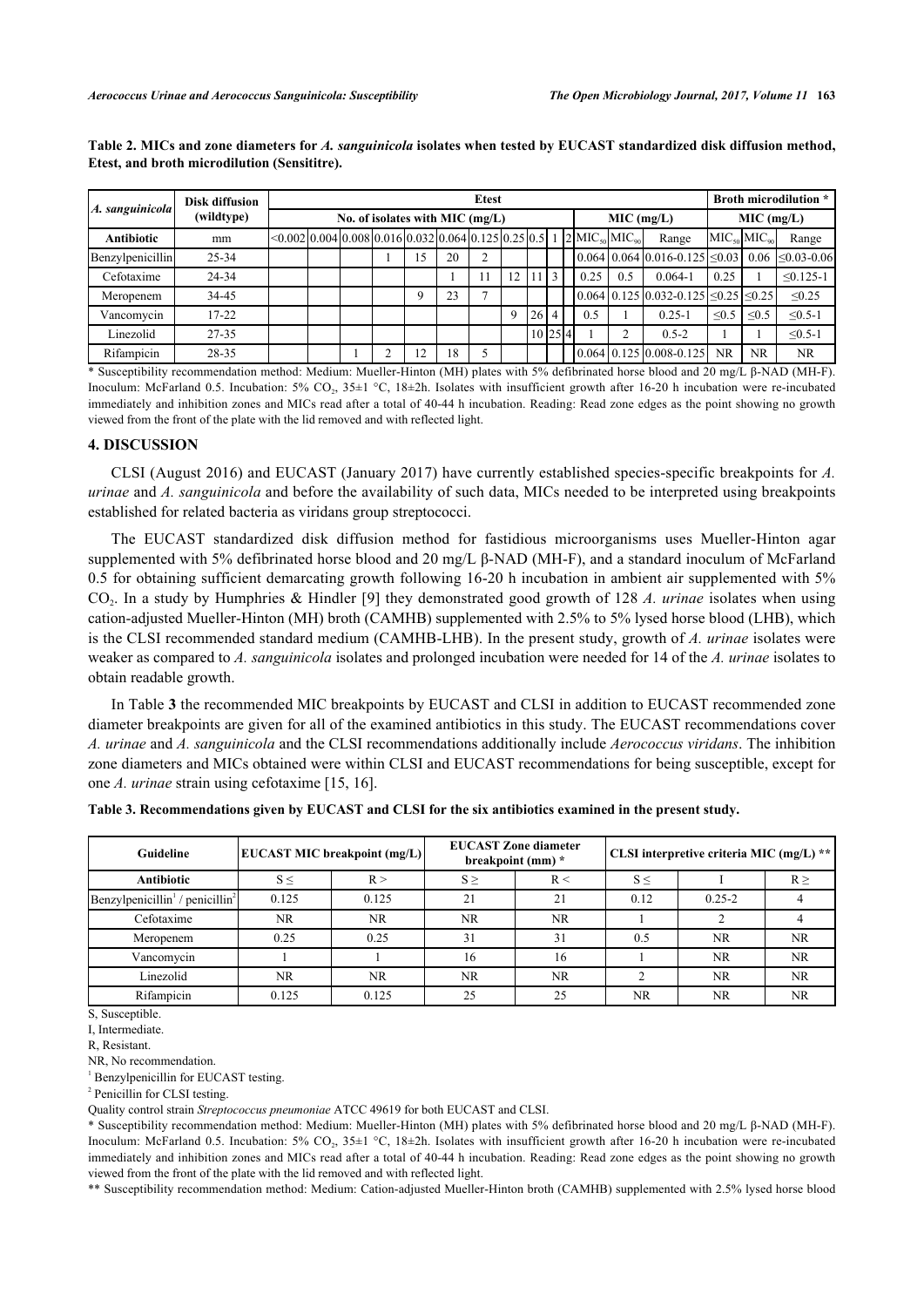(CAMHB-LHB). Inoculum: Direct colony suspension, equivalent to a 0.5 McFarland standard. Incubation:  $35 °C$ ,  $5\%$  CO<sub>2</sub>, 20-24 h.

Broth microdilution and Etest MICs from this study corresponded to MIC values using BMD, agar dilution, and gradient tests as reported in a review from Rasmussen M[[1\]](#page-5-0). Rasmussen M[[1](#page-5-0)] summarized published antibiotic susceptibility testing results of *A. urinae* and *A. sanguinicola* isolates using EUCAST breakpoints for viridans group streptococci for 13 antibiotics for between 58 to 342 *A. urinae* isolates and between 8 to 65 *A. sanguinicola* isolates. The antibiotic susceptibilities varied slightly between the two species. Both *Aerococcus* species were susceptible to βlactam antibiotics with modal MICs for penicillin based on 308 *A. urinae* and 65 *A. sanguinicola* isolates in the MIC range of 0.03-0.06 mg/L [\[1](#page-5-0)]. In the present study, penicillin susceptibilities were in agreement with these findings. Penicillin MICs for *A. sanguinicola* isolates were in general one dilution higher than MICs for *A. urinae*. When comparing MICs and zone diameters, all isolates were susceptible using the EUCAST breakpoints. The MICs for cephalosporins, such as cefotaxime and ceftriaxone, have been reported close to the upper limit for susceptibility, but still often within the range of being susceptible, using the CLSI breakpoints for streptococci[[1\]](#page-5-0). In the study of Humphries & Hindler [[9\]](#page-5-9) which was based on 128 *A. urinae* isolates, all but one isolate tested were susceptible to meropenem (MIC  $\leq 0.5$  mg/L), with a modal MIC of  $\leq 0.015$  mg/L. The sole meropenem-nonsusceptible isolate was also reproducibly reduced susceptible to ceftriaxone (4 mg/L) and cefotaxime (2 mg/L), but susceptible to penicillin (0.06 mg/L). One of the *A. urinae* isolates in this study demonstrated an Etest MIC value one dilution above the CLSI breakpoint for cefotaxime, thereby being intermediate susceptible, but zone diameter and BMD (Sensititre) MIC determinations indicated susceptibility. For meropenem, MIC ranges were observed as  $\leq 0.25$  mg/L for both *Aerococcus* species.

Both species being capable of causing urinary tract infections, septicemia, and though seldom infective endocarditis makes it favorable that isolates exhibited no resistance to penicillin. Two earlier studies have additionally indicated that there is a synergistic killing effect when combining penicillin and an aminoglycoside [[10,](#page-5-6) [20\]](#page-6-5), though a new larger study could only demonstrate such synergy in a minority of isolates[[2](#page-5-11)]. This favorable susceptibility pattern is important as both organisms essentially are uropathogens, that may be resistant to more of the otherwise empirically used antibiotics for treating urinary tract infections (nalidixic acid, trimethoprim, sulfonamides, and mecillinam), though, the degree of resistance and methods for their detection are being debated [[5,](#page-5-3) [7,](#page-5-5) [9\]](#page-5-9).

Aerococci, as other Gram-positive cocci, except the inborn resistant pediococci, have modal MICs for vancomycin of 1 mg/L or below. This has been reported for at least 308 isolates of *A. urinae* and 23 isolates of *A. sanguinicola* [\[1](#page-5-0)] and makes vancomycin treatment of invasive infections as septicemia and infective endocarditis an attractive alternative in the penicillin allergic patient, eventually in combination with gentamicin. Except for two *A. urinae* isolates (Etest MIC 2 mg/L), results from the current study demonstrated vancomycin MICs for *A. urinae* and *A. sanguinicola* isolates  $\leq 1$  mg/L, which were in line with vancomycin MICs as reviewed by Rasmussen M [[1\]](#page-5-0) and susceptible according to EUCAST and CLSI breakpoints.

Our isolates of both species were susceptible to linezolid using CLSI breakpoint and susceptible to rifampicin (Etest testing only) using EUCAST breakpoints. Humphries & Hindler [\[9](#page-5-9)] also found isolates of both species linezolid susceptible, except two isolates with linezolid MICs of 4 and 8 mg/L. Sierra-Hoffman *et al*. [\[21](#page-6-6), [22\]](#page-6-7) examined 56 *A. urinae* isolates and Facklam *et al.* [[11\]](#page-5-7) 15 isolates of *A. sanguinicola* that were found susceptible to rifampicin, an antibiotic with a possible role in combination antibiotic therapy in severe infective endocarditis cases.

Some limitations of the study are the number of strains that were included in the study and the limited geographic distribution by the clinical strains only originating from Denmark, Switzerland, Spain, and the CCUG culture collection of Gothenburg (Sweden). Not all of the clinical strains were having sufficient growth by following the EUCAST and CLSI recommended incubation conditions, whereof no MIC values were stated for some of the strains. Another limitation by using a commercial BMD system is that only manufacturer selected antibiotic concentrations were tested and a MIC reading at the lowest MIC concentration can only identify the lowest value without identification of an exact MIC value. In a daily usage, the commercial BMD system is easy to use, reduces the hands-on time during preparation of the plates and less time consuming.

# **CONCLUSION**

In conclusion, *A. urinae* and *A. sanguinicola* are emerging pathogens, primarily uropathogens, but have also been etiologic agents of bacteremia/septicemia and infective endocarditis; the latter though seldom well documented for *A. urinae*. Suggestions on breakpoints for most relevant antibiotics were just recently released by CLSI and EUCAST. The data obtained in this study has been integrated as part of the background data for the EUCAST clinical breakpoint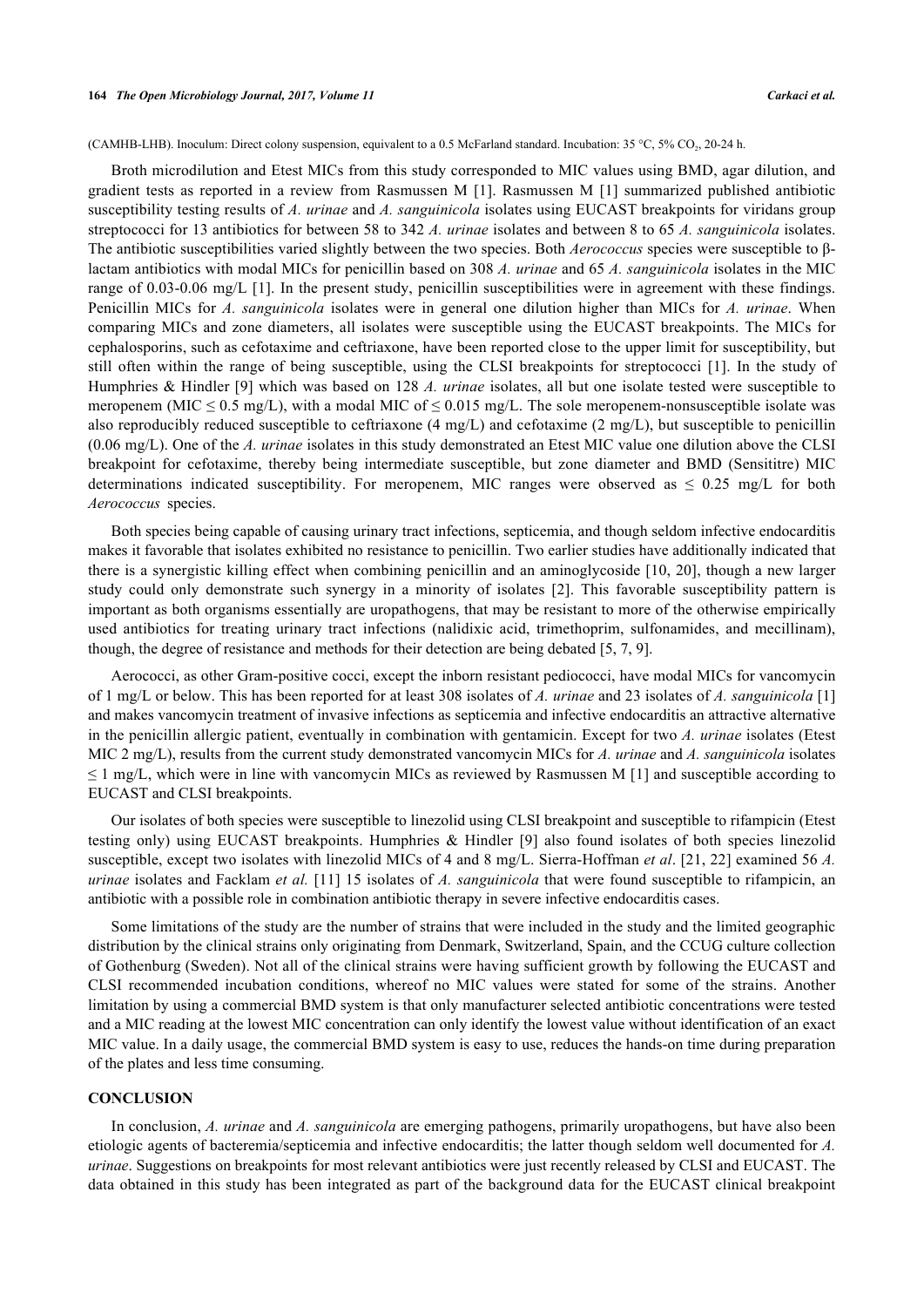recommendations.

Data for six antimicrobial agents using disk diffusion, Etest, and BMD were obtained for 120 *A. urinae* and *A. sanguinicola* isolates. MIC values obtained by Etest and BMD were in accordance within  $\pm$  one dilution. All isolates were found susceptible to the six antimicrobial agents of penicillin, cefotaxime, meropenem, vancomycin, linezolid, and rifampicin.

# **CONFLICT OF INTEREST**

The authors declare no conflict of interest, financial or otherwise.

# **ACKNOWLEDGEMENTS**

DC, JJC, XCN, KF, RS, JÅ, EM, and GK designed the study and DC, JJC, XCN, KF, JÅ, and EM performed the study. JJC, DC, RL, and EPT contributed with clinical strains. DC, XCN, JJC, KF, JÅ, and EM collected the data and performed the data analysis. JJC, DC, XCN wrote the manuscript. All authors have contributed to critical reading of the manuscript and approved the manuscript. We are very thankful to technicians Anne Bonde Jensen, Janne Fønss Møller, and Hanne Junker, Department of Clinical Microbiology, Slagelse Hospital, Slagelse, Denmark, for their technical support during the study.

# **REFERENCES**

- <span id="page-5-0"></span>[1] Rasmussen M. Aerococcus: An increasingly acknowledged human pathogen. Clin Microbiol Infect 2016; 22(1): 22-7. [\[http://dx.doi.org/10.1016/j.cmi.2015.09.026](http://dx.doi.org/10.1016/j.cmi.2015.09.026)] [PMID: [26454061\]](http://www.ncbi.nlm.nih.gov/pubmed/26454061)
- <span id="page-5-11"></span>[2] Sunnerhagen T, Nilson B, Olaison L, Rasmussen M. Clinical and microbiological features of infective endocarditis caused by aerococci. Infection 2016; 44(2): 167-73. [\[http://dx.doi.org/10.1007/s15010-015-0812-8\]](http://dx.doi.org/10.1007/s15010-015-0812-8) [PMID: [26119199](http://www.ncbi.nlm.nih.gov/pubmed/26119199)]
- <span id="page-5-1"></span>[3] Shelton-Dodge K, Vetter EA, Kohner PC, Nyre LM, Patel R. Clinical significance and antimicrobial susceptibilities of *Aerococcus sanguinicola* and *Aerococcus urinae*. Diagn Microbiol Infect Dis 2011; 70(4): 448-51. [\[http://dx.doi.org/10.1016/j.diagmicrobio.2010.09.001\]](http://dx.doi.org/10.1016/j.diagmicrobio.2010.09.001) [PMID: [21767701](http://www.ncbi.nlm.nih.gov/pubmed/21767701)]
- <span id="page-5-2"></span>[4] Lupo A, Guilarte YN, Droz S, Hirzel C, Furrer H, Endimiani A. *In vitro* activity of clinically implemented β-lactams against *Aerococcus urinae*: Presence of non-susceptible isolates in Switzerland. New Microbiol 2014; 37(4): 563-6. [PMID: [25387295\]](http://www.ncbi.nlm.nih.gov/pubmed/25387295)
- <span id="page-5-3"></span>[5] Christensen JJ, Kilian M, Fussing V, *et al.* Aerococcus urinae: Polyphasic characterization of the species. APMIS 2005; 113(7-8): 517-25. [\[http://dx.doi.org/10.1111/j.1600-0463.2005.apm\\_183.x](http://dx.doi.org/10.1111/j.1600-0463.2005.apm_183.x)] [PMID: [16086822](http://www.ncbi.nlm.nih.gov/pubmed/16086822)]
- <span id="page-5-4"></span>[6] Senneby E, Göransson L, Weiber S, Rasmussen M. A population-based study of aerococcal bacteraemia in the MALDI-TOF MS-era. Eur J Clin Microbiol Infect Dis 2016; 35(5): 755-62. [\[http://dx.doi.org/10.1007/s10096-016-2594-z](http://dx.doi.org/10.1007/s10096-016-2594-z)] [PMID: [26838685](http://www.ncbi.nlm.nih.gov/pubmed/26838685)]
- <span id="page-5-5"></span>[7] Cattoir V, Kobal A, Legrand P. *Aerococcus urinae* and *Aerococcus sanguinicola*, two frequently misidentified uropathogens. Scand J Infect Dis 2010; 42(10): 775-80. [\[http://dx.doi.org/10.3109/00365548.2010.485576\]](http://dx.doi.org/10.3109/00365548.2010.485576) [PMID: [20482457](http://www.ncbi.nlm.nih.gov/pubmed/20482457)]
- [8] Christensen JJ, Korner B, Casals JB, Pringler N. Aerococcus-like organisms: Use of antibiograms for diagnostic and taxonomic purposes. J Antimicrob Chemother 1996; 38(2): 253-8. [\[http://dx.doi.org/10.1093/jac/38.2.253](http://dx.doi.org/10.1093/jac/38.2.253)] [PMID: [8877539\]](http://www.ncbi.nlm.nih.gov/pubmed/8877539)
- <span id="page-5-9"></span>[9] Humphries RM, Hindler JA. *In vitro* antimicrobial susceptibility of *Aerococcus urinae*. J Clin Microbiol 2014; 52(6): 2177-80. [\[http://dx.doi.org/10.1128/JCM.00418-14](http://dx.doi.org/10.1128/JCM.00418-14)] [PMID: [24671781\]](http://www.ncbi.nlm.nih.gov/pubmed/24671781)
- <span id="page-5-6"></span>[10] Skov R, Christensen JJ, Korner B, Frimodt-Møller N, Espersen F. *In vitro* antimicrobial susceptibility of *Aerococcus urinae* to 14 antibiotics, and time-kill curves for penicillin, gentamicin and vancomycin. J Antimicrob Chemother 2001; 48(5): 653-8. [\[http://dx.doi.org/10.1093/jac/48.5.653](http://dx.doi.org/10.1093/jac/48.5.653)] [PMID: [11679554\]](http://www.ncbi.nlm.nih.gov/pubmed/11679554)
- <span id="page-5-7"></span>[11] Facklam R, Lovgren M, Shewmaker PL, Tyrrell G. Phenotypic description and antimicrobial susceptibilities of *Aerococcus sanguinicola* isolates from human clinical samples. J Clin Microbiol 2003; 41(6): 2587-92. [\[http://dx.doi.org/10.1128/JCM.41.6.2587-2592.2003](http://dx.doi.org/10.1128/JCM.41.6.2587-2592.2003)] [PMID: [12791884\]](http://www.ncbi.nlm.nih.gov/pubmed/12791884)
- [12] Ibler K, Truberg JK, Ostergaard C, *et al.* Six cases of *Aerococcus sanguinicola* infection: Clinical relevance and bacterial identification. Scand J Infect Dis 2008; 40(9): 761-5. [\[http://dx.doi.org/10.1080/00365540802078059\]](http://dx.doi.org/10.1080/00365540802078059) [PMID: [19086249](http://www.ncbi.nlm.nih.gov/pubmed/19086249)]
- <span id="page-5-10"></span>[13] Senneby E, Petersson AC, Rasmussen M. Epidemiology and antibiotic susceptibility of aerococci in urinary cultures. Diagn Microbiol Infect Dis 2015; 81(2): 149-51. [\[http://dx.doi.org/10.1016/j.diagmicrobio.2014.11.009\]](http://dx.doi.org/10.1016/j.diagmicrobio.2014.11.009) [PMID: [25497460](http://www.ncbi.nlm.nih.gov/pubmed/25497460)]
- <span id="page-5-8"></span>[14] Senneby E, Eriksson B, Fagerholm E, Rasmussen M. Bacteremia with *Aerococcus sanguinicola*: Case series with characterization of